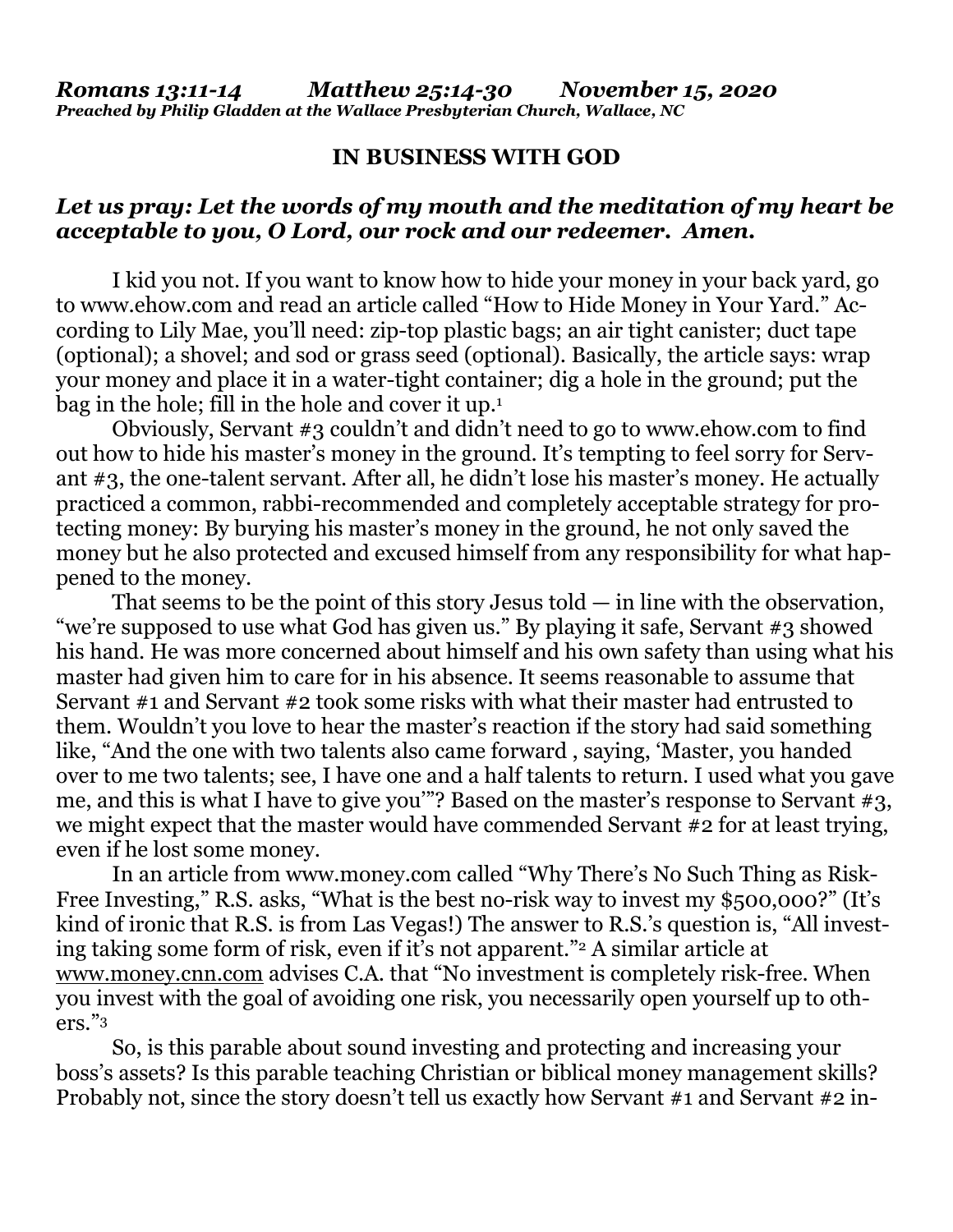vested and doubled their master's money, and most of us aren't inclined to bury our money in the backyard.

Well, then, what does this parable have to say to us? Matthew 25 has three parables, all of them about "the end times" or "the coming of the kingdom." The first parable (which we heard last Sunday) is about ten bridesmaids, five of whom planned ahead and had enough oil for their lamps, five of whom were caught by surprise when the bridegroom showed up. When they rushed out to buy more oil at the eleventh hour, they were shut out of the celebration when they got back.

The third parable (which we will hear next Sunday) is about the nations appearing before the Son of Man sitting on his throne. The people are divided as sheep and goats and judged on what they did or didn't do for "one of the least of these": feeding the hungry, giving the thirsty something

to drink, welcoming the stranger, clothing the naked, visiting the sick and the prisoners.

The parable of the talents is between these two stories about the coming of the kingdom. The master's departure, lengthy absence , and return "after a long time" certainly suggest Jesus' death and second coming coming. The master's distribution of his property (and the responsibility that went along with the bags of gold) certainly suggests Jesus giving his disciples and his followers their marching orders in the Great Commission (go and baptize and make disciples and teach). The master's apportionment

of his property to his servants, "to each according to his ability," sounds a lot like what the apostle Paul says about spiritual gifts: "Now there are varieties of gifts, but the same Spirit; and there are varieties of services, but the same Lord; and there are varieties of activities, but it is the same God who activates all of them in everyone. To each is given the manifestation of the Spirit for the common good. . . All these are activated by one and the same Spirit, who allots to each one individually just as the Spirit chooses." (1 Corinthians 12:4-7, 11)

The point of parable seems to be, "It matters what we do with what God has given us." Servant #3 said, "Master, I was afraid, and I went and hid your talent in the ground." How often do we let our fear get in the way of using what God has given us? How often are we afraid to do something with everything God has given us? How often do we make excuses for why we don't develop the gifts God gives us for service in his name and in his church and for his people?

We look around and think, "Well, those folks got five bags of gold. That's more than I've got!" We look around and think, "What difference could my little gift possibly make?" We look around and think, "It's too risky to use what I've been given. I'm afraid of what might happen." We look around and think, "Nobody's asked me to use what I've been given." We look around and think, "How does Almighty God, who can create something out of nothing, need little ole me? Who am I to think that anything I do matters to a God like that?"

What we do with what God gives each of us matters a lot. We are saved to service, given grace to respond in faith and in action, to use the grace-gifts of God. If we dig a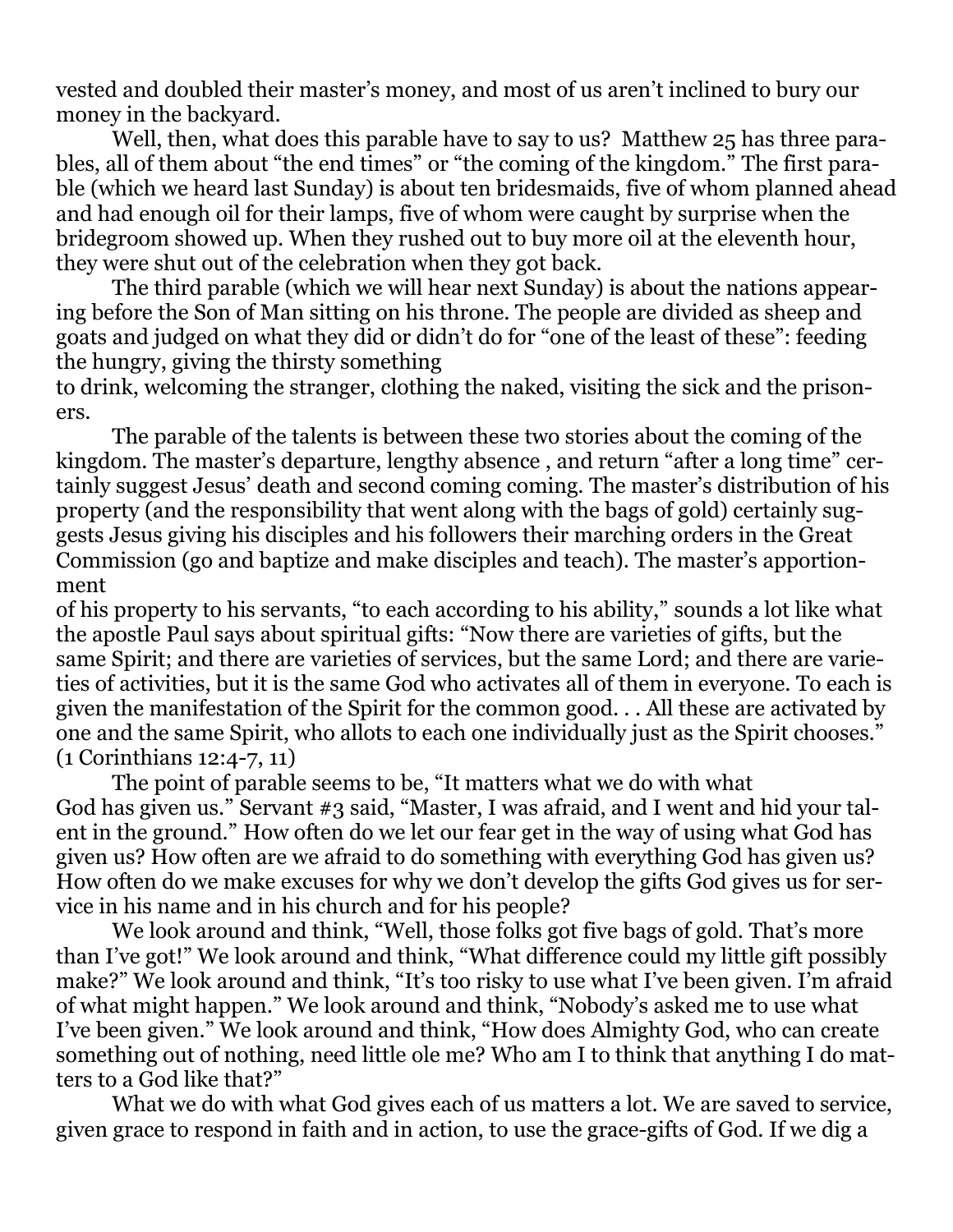hole and hide what God has given us — because we're afraid of what might happen if we use what God has given us and calls us to do — that's not what God wants from us, no matter how smart we may think we are being, no matter how safe we play it.

Imagine going to heaven and standing by God as he lovingly shows you the calendar of his plan for your earthly life. It begins with the day you are born. You see footprints walking through each day of each week of your life. (No, this isn't exactly the familiar story of the footprints in the sand, but a variation.)

On many of those days, two sets of footprints appear. You ask, "Father, are those my footprints on the calendar every day, and is the second set of prints when you joined me?"

God answers, "No, child. The footprints that show up every day are mine. The second set of prints are when you decided to walk with me."

"Where were you going, Father?"

"To the place I had in mind for you, hoping you'd follow."

"But, Father, where are my footprints on all of those days?"

God says, "Sometimes you went back to look at old resentments and habits while I was still going forward, hoping you'd join me. Sometimes you walked away from the path and chose your own calendar instead. Other times your footprints can even be seen on another person's calendar, because you thought you liked their plan better. Sometimes you simply stopped because you wouldn't let go of something you couldn't take to the next day."

"Father, what are those golden treasure boxes on certain days?"

God says, "Those are blessings, child, that I had for you along the way. The boxes that are open are those you received. The boxes that are still closed were days you did not walk with me."

"But, Father, we ended up OK even if I didn't walk with you every day and even if I didn't open every blessing box. We ended up OK, didn't we?"

God holds you close and smiles and says, "Yes, child, we ended up OK. But, you see, OK was never what I had in mind for you." 4

## *Let us pray:God, our Heavenly Father, you no longer call us servants but friends. There is so much you have entrusted to us,*

*even the future of your kingdom of justice and love. Give us the grace to work out with you the growth of mercy and goodness in this world. Let us walk together the way to you, our living and loving God, through Jesus Christ our Lord. Amen.*

**NOTES** 

<sup>1</sup>Lily Mae, "How to Hide Money in Your Yard," at [www.ehow.com.](http://www.ehow.com/)